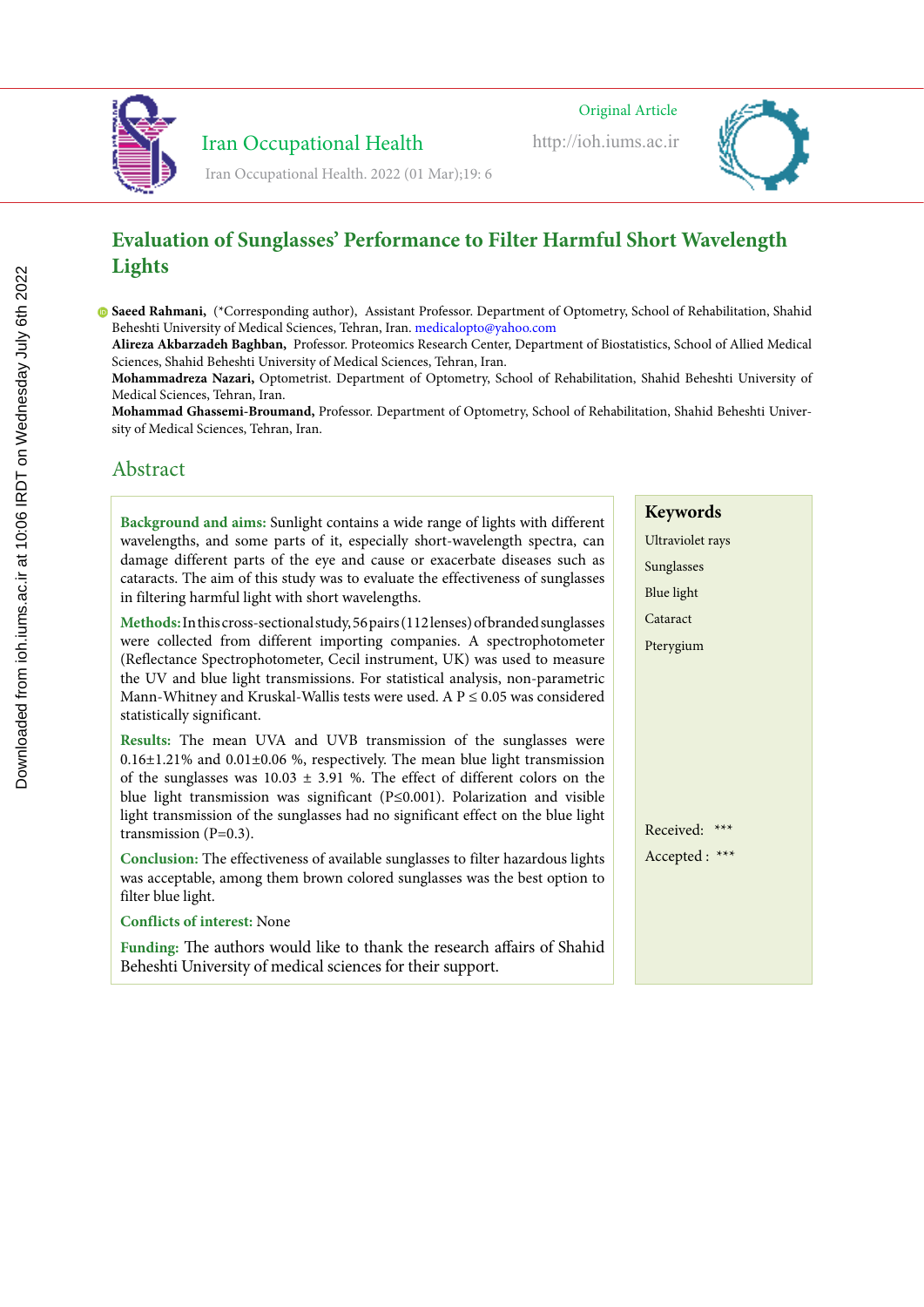#### **INTRODUCTION**

Solar spectrum is composed of three major parts, including the ultraviolet radiation (UVR; approximately100–400 nm), visible light (approximately 400–760 nm) and infrared radiation (>760 nm). UV radiation can affect different parts of the eye and may lead to various ocular diseases, such as pterygium, pinguecula, photokeratitis and cataract (1). Recently, it has been proposed that the protection against UV exposure is not adequate. The first portion of visible spectrum, which is next to the UVR, is called blue light (400-500nm). The blue light is emitted from the sun, but there are also several artificial sources, such as LED light bulbs and fluorescent light tubes. Blue light has some benefits, e.g.it plays a role in color and night vision; in addition, it affects the quality of sleep via circadian regulation. Despite the benefits, blue light carries high amounts of energy due to its short-wavelengths, and therefore is harmful for the human eye (2). Blue light is a risk factor for inducing ocular damages such as photoretinopathy and macular degeneration. This is especially important for the patients who underwent cataract surgery, because the removal of the natural crystalline lens allows more passing of short-wavelength visible light and the risk of retinal damage will be increased (3).

Due to the problems caused by harmful rays emitted from the sun, protection from sunlight is strongly recommended. Currently, some spectacle lenses and Intraocular Lenses (IOLs) are available to filter hazardous blue light (4, 5).

Although several studies have been conducted to evaluate the UV ray transmission through sunglasses and contact lenses (6, 7), the blue light transmission of sunglasses has been less considered, so this study aims to evaluate the harmful light transmission of some branded sunglasses available in Iranian optical market.

#### **METHODOLOGY**

In this cross-sectional study, 56 pairs (112 lenses) of branded sunglasses were collected from different importing companies. All of the samples were uniform in color and they were categorized in three colors including gray, brown and green. The evaluation was performed with a spectrophotometer (Reflectance Spectrophotometer, Cecil instrument, UK) for some wavebands, including 400–500 nm (blue light), 290-315 nm (UV-B), 315-380 nm (UV-A) and 400-760 nm (visible light) transmission. At the first step, right and left lenses of the sunglasses were removed and fixed in a special holder, individually. Then, they were placed in the instrument, respectively, and the measurement process started. The instrument was able to measure the passage of the light at every 0.5 nm. The scan was performed at a speed of 10 nm/ seconds with an optical bandwidth of 4nm. The minimum and maximum transmittance in percent unit was set to zero and 100, respectively. At the end of the measuring process, the transmission data was imported to Excel (version 2013, Microsoft Co.) and SPSS (Version 20.00, IBM Co.) softwares. According to Shapiro–Wilk test and due to absence of normal distribution of the samples, to compare means of transmissions, non-parametric Mann-Whitney and Kruskal-Wallis tests were used for two and three groups, respectively. A  $P \leq$ 0.05 was considered statistically significant.

#### **RESULTS**

Out of the 56 pairs of sunglasses, 30 pairs (53.6%) were polarized, and 26 pairs (46.4%) were not polarized. The frequency of gray, brown and green colors were 37 pairs (66.1 %), 10 pairs (17.9 %) and 9 pairs (16.1%), respectively. The spectrophotometric values showed that the mean blue light transmission of the sunglasses was  $10.03 \pm$ 3.91 %. Polarization and visible light transmission of the sunglasses had no significant effects on the blue light transmission (P=0.3).

The mean blue light transmission of gray, brown and green sunglasses were 11.19±4.08 %, 6.48±2.02% and 9.18±1.67%, respectively. The effect of different colors on the blue light transmission was significant (P≤0.001). The mean blue light transmission of gray and brown sunglasses was statistically significant (P≤0.001), while the blue light transmission of gray and green sunglasses was not statistically significant  $(P=0.06)$ , however, the blue light transmission of brown and green sunglasses was statistically significant (P≤0.001). In addition, the mean UVA and UVB transmission of the sunglasses were  $0.16\pm1.21\%$  and  $0.01\pm\cdot.06$ %, respectively.

#### **DISCUSSION**

In this study, we focused on high energy light transmittance of some branded sunglasses. In contrast to the long-wavelength infrared radiations that could lead to ocular damages such as cataract with increasing temperature of adjacent tissues, the blue light effect on the ocular tissues is mostly photochemical (8).

We found approximately 90 % of the blue light (400-500 nm) was blocked by the studied sunglass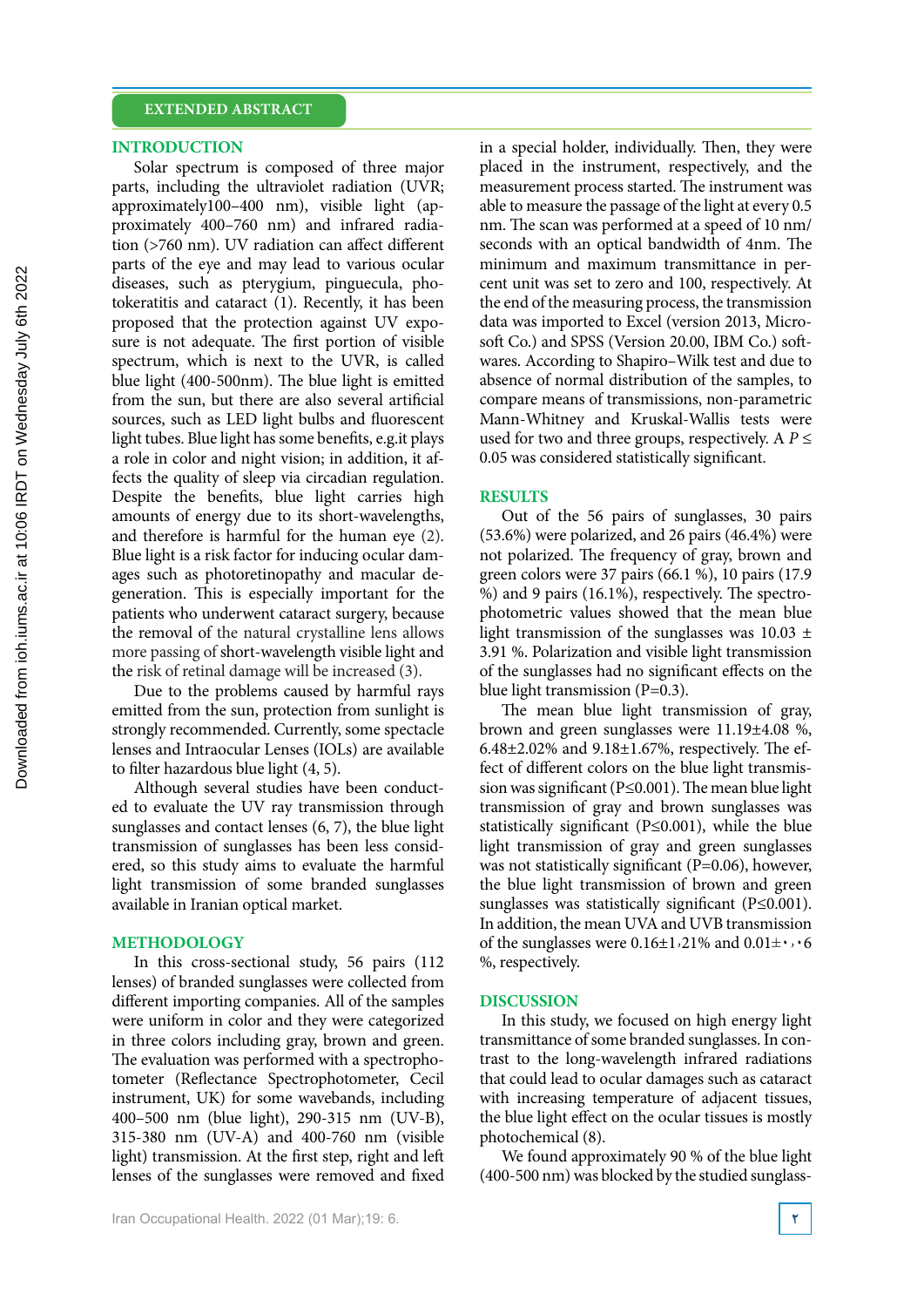es. In addition, approximately 95.5% of blue light in the range of 400-425 nm, 93% of blue light in the range of 400-450 nm, and 87% in the range of 450-500 nm was blocked. It has been documented previously that the wavelengths with 400-425 nm of the spectrum have the highest level of energy in comparison with other wavelengths, thus have more potential damaging effects (7). In fact, the amount of energy is inversely proportional to the wavelength of the radiation (9).

It has been shown that the human crystalline lens can absorb all the wavelengths under 400 nm that are responsible for cataract formation (10). In this study, all of the wavelengths lower than 404 nm were blocked (transmission was lower than 1%) by the studied sunglasses, so the crystalline lens will be protected from the harmful light.

Our results are compatible with a study conducted by Trang et al. in Canada, which had found the average high-energy visible blue light filtering of the sunglasses, was around 90% (10). In another study, Giannos et al. compared the UVR and high-energy light transmission (400 to 450 nm) of some promotional, retail and designer sunglasses and found that 100% of the ultraviolet and 67% to 99.8% of the high-energy light is blocked by promotional sunglasses. The retail sunglasses blocked 95 to 100% of the ultraviolet A and 67% of the high-energy light. The designer sunglasses had various transmissibility. They did not find any correlation between the transmission values and price or other advertised claims (7). According to the studies, it seems the blocking values of the blue light (90 %) is an appropriate level to prevent ocular damages. We also evaluated the UVR transmission of the sunglasses, and it was compatible with the results of a study previously conducted by Bazzazi et.al in Iran; they concluded that at least 92 % of the sunglasses collected from authorized sellers, could pass the Australian/New Zealand Standard (AS/NZS) and the American National Standards Institute [ANSI] standards, while in the present study, all of the tested sunglasses passed ISO (International Standard Organization)12312-1, but the authors did not evaluate the blue light transmission of the samples (11). It should be noted

that, although for some safety glasses such as welding protector filters, standards for the blue light transmission have been provided, but there are no mandatory standards for the blue light transmission of sunglasses.

Darkness of sunglasses should be enough to reduce glare, otherwise color vision and recognition of traffic signals will be affected. According to the ISO 12312-1 standard for sunglasses, visible light transmission lower than 8%, is not suitable for driving. In this study, all of the samples had a visible light transmission of over than the required value, and most of them were in group two (with transmittance of 18-43 % of visible light) or group three (with transmittance of 8-18 % of visible light). Using of polarization is an option for sunglasses to reduce glare and improve contrast, as we also found, it did not have significant effect on the blue light transmission.

In comparison of colors, gray has less effect on the contrast acuity and color discrimination, so it is preferred tint of sunglasses among wearers, but we found brown samples had a better blocking property for the short wavelength lights. It has been mentioned previously that yellow filters may provide a better protection against blue light.

It must be noted that although in this study the branded sunglasses were tested, the branding and price do not present the perfect protection from harmful rays.

#### **CONCLUSIONS**

The effectiveness of the available sunglasses for filtering the hazardous short wavelengths light was acceptable. The brown colored sunglasses were the best option for filtering the blue light.

## **ACKNOWLEDGE**

The authors would like to thank the research affairs of Shahid Beheshti University of medical sciences for their support.

#### **CONFLICT OF INTEREST**

The authors declare that there are no conflicts of interest regarding the publication of this manuscript.

#### **How to cite this article**:

**\*This work is published under CC BY-NC 4.0 licence**

Saeed Rahmani, Alireza Akbarzadeh Baghban, Mohammadreza Nazari, Mohammad Ghassemi-Broumand. Evaluation of Sunglasses' Performance to Filter Harmful Short Wavelength Lights . Iran Occupational Health. 2022 (01 Mar);19:6.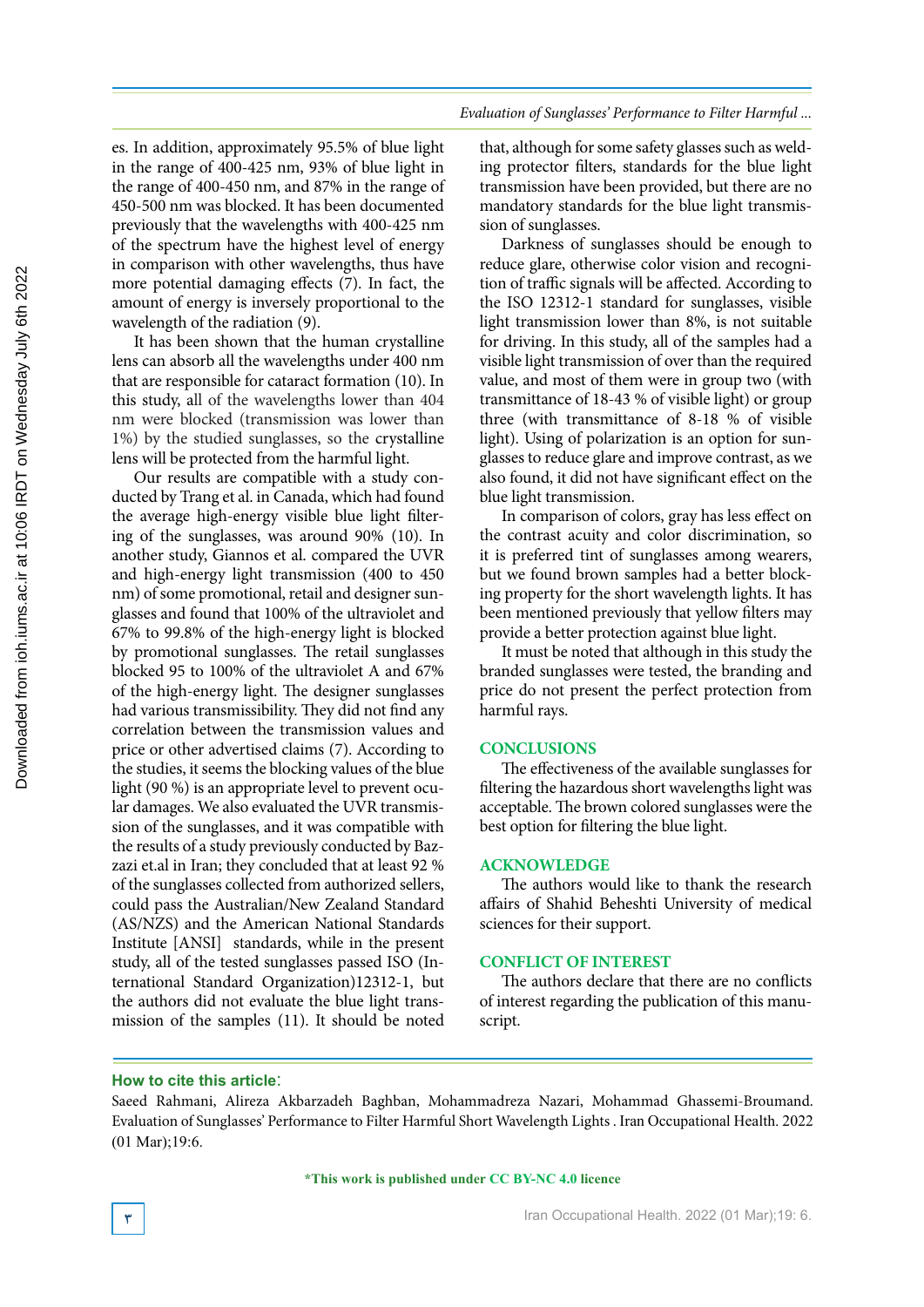

**مقاله پژوهشی**http://ioh.iums.ac.ir



# **بررسی کارایی عینک های آفتابی جهت حذف پرتوهای مضر با طول موج کوتاه**

**سعید رحمنی:** (\* نویسنده مسئول) استادیار،گروه اپتومتری، دانشکده علوم توان بخشی، دانشگاه علوم پزشکی شهید بهشتی، تهران، ایران. medicalopto@yahoo.com **علی رضا اکبرزاده باغبان:** استاد، مرکز تحقیقات پروتئومیکس، گروه آمار زیستی، دانشکده علوم پیراپزشکی، دانشگاه علوم پزشکی شهید بهشتی، تهران، ایران. **محمدرضا نظری:** کارشناس ارشد، گروه اپتومتری، دانشکده علوم توان بخشی، دانشگاه علوم پزشکی شهید بهشتی، تهران، ایران. **محمد قاسمی برومند:** استاد،گروه اپتومتری، دانشکده علوم توان بخشی، دانشگاه علوم پزشکی شهید بهشتی، تهران، ایران.

چکیده

| كليدواژهها<br>پرتو فرابنفش<br>عينك أفتابي<br>نور ابی<br>آب مروارید<br>ناخنک | <b>زمینه و هدف:</b> نور خورشید شامل طیف وسیعی از نورها با طول موج های مختلف است و بخش هایی از اّن خصوصا طیف های<br>با طول موج کوتاه می تواند به قسمت های مختلف چشم آسیب وارد کرده و باعث ایجاد و یا تشدید بیماری هایی مانند آب مروارید<br>شود. هدف از این مطالعه بررسی کارایی عینک های آفتابی جهت حذف نورهای مضر با طول موج کوتاه می باشد.<br>روش بررسی: این مطالعه مقطعی بر روی ۵۶ عینک (۱۱۲ عدسی) آفتابی که از شرکت های واردکننده عینک جمع آوری<br>شده اند انجام پذیرفته است. یک اسپکتروفوتومتر اختصاصی (-Reflectance Spectrophotometer, Cecil instru<br>ment, UK) جهت بررسی عبور پرتوهای فرابنفش و نور آبی مورد استفاده قرار گرفته است. جهت آنالیز آماری از آزمون های<br>ناپارامتری من ویتنی و کروسکال والیس استفاده شده است. سطح معنی داری آزمون ۰/۰۵ ≥ $P$ در نظر گرفته شده است.<br><b>یافته ها:</b> میانگین عبور پرتوهای فرابنفش A وB به ترتیب ۱/۲۱± ۰/۰۶+ ۰/۰+ ± ۰/۰۰ درصد بوده است. میانگین عبور<br>پرتوهای نور آبی <sup>۱</sup> ۰/۹۱ +۱۰/۰۳ درصد می باشد. اثر رنگ های مختلف عدسی ها در عبور نور آبی معنی دار بوده(۰۰۰۱+ ≥ P)،<br>داشتن ویژگی پولاروید و میزان عبور نور مرئی تاثیر معنی داری بر عبور نور آبی از عدسی عینک ها نداشته است.(P=٠/٣)<br><b>نتیجه گیری:</b> کارایی عینک های آفتابی مورد مطالعه در جلوگیری از عبور پرتوهای مضر قابل قبول بوده و عینک های |
|-----------------------------------------------------------------------------|---------------------------------------------------------------------------------------------------------------------------------------------------------------------------------------------------------------------------------------------------------------------------------------------------------------------------------------------------------------------------------------------------------------------------------------------------------------------------------------------------------------------------------------------------------------------------------------------------------------------------------------------------------------------------------------------------------------------------------------------------------------------------------------------------------------------------------------------------------------------------------------------------------------------------------------------------------------------------------------------------------------------------------------------------------------------------------------------------------------------------------------------------------------------------------------------------------------------------------------------------------------------------|
| تاريخ دريافت:<br>***                                                        | به رنگ قهوه ای بهترین فیلتر کننده نور آبی می باشند.                                                                                                                                                                                                                                                                                                                                                                                                                                                                                                                                                                                                                                                                                                                                                                                                                                                                                                                                                                                                                                                                                                                                                                                                                       |
| تاريخ پذيرش:<br>***                                                         | تعارض منافع: گزارش نشده است.<br>منبع حمایت کننده: بدین وسیله از همکاری معاونت تحقیقات و فنآوری دانشگاه علوم پزشکی شهید بهشتی جهت حمایت از<br>انجام این پروژه تقدیر و تشکر می گردد.                                                                                                                                                                                                                                                                                                                                                                                                                                                                                                                                                                                                                                                                                                                                                                                                                                                                                                                                                                                                                                                                                        |
|                                                                             |                                                                                                                                                                                                                                                                                                                                                                                                                                                                                                                                                                                                                                                                                                                                                                                                                                                                                                                                                                                                                                                                                                                                                                                                                                                                           |

**شیوه استناد به این مقاله:**

Saeed Rahmani, Alireza Akbarzadeh Baghban, Mohammadreza Nazari, Mohammad Ghassemi-Broumand. Evaluation of Sunglasses' Performance to Filter Harmful Short Wavelength Lights . Iran Occupational Health. 2022 (01 Mar);19:6.

**\*انتشار این مقاله به صورت دسترسی آزاد مطابق با 4.0 NC-BY CC صورت گرفته است**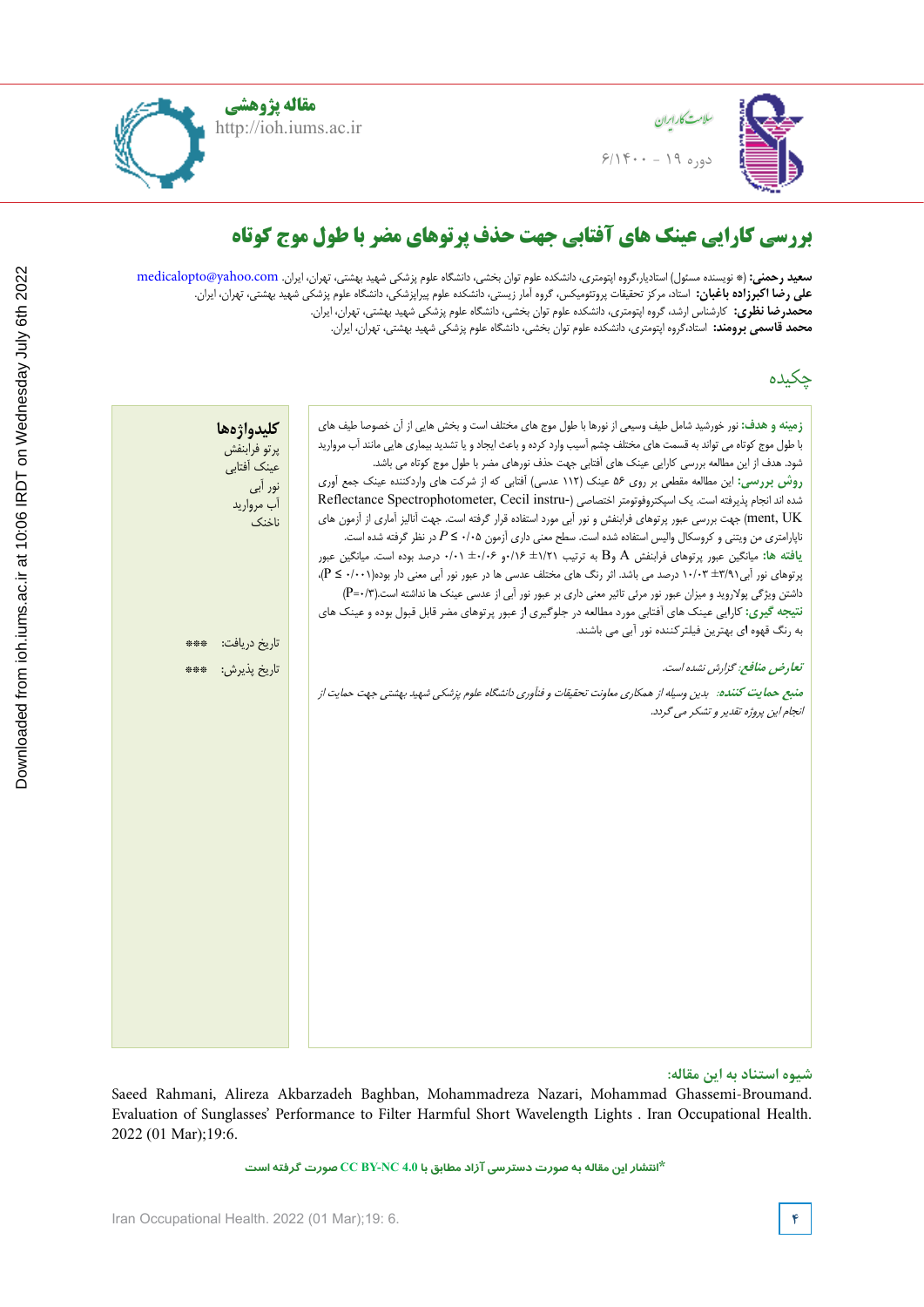**روش بررسی**

در این مطالعه مقطعی، 56 عینک )112 عدسی( آفتابی که به صورت غیرتصادفی و به شیوه در دسترس از 25 شرکت معتبر جمع آوری شده بودند، مورد مطالعه قرار گرفت. برای برآورد حجم نمونه از فرمول مربوط به برآورد میانگین میزان عبور نور با اطمینان 95 درصد و خطای برآورد 0/8 و انحراف معیار 3 استفاده شده است. عدسی تمام عینک ها دارای رنگ یکنواخت بوده )تیرگی تمام قسمت های عدسی آن یکسان بود) و در سه رنگ خاکستری، قهوه ای و سبز دسته بندی شده اند. جهت بررسی میزان عبور پرتوها از عدسی های عینک از یک دستگاه اسپکتروفوتومتراختصاصی Reflectance( Spectrophotometer, Cecil instrument, (UK استفاده شده است. میزان حذف پرتوها درطیف های نور آبی)500-400 نانومتر(، پرتوهای فرابنفش  $\rm A$  نوع  $\rm B$  ( 79۰-7۱۵ نانومتر)، پرتوهای فرابنفش نوع )380-315 نانومتر( و نیز نور مرئی )400-760 نانومتر( بررسی شده است. در مرحله اول مطالعه، عدسی های راست و چپ از عینک ها خارج شده اند و هر یک در یک نگهدارنده مخصوص عدسی که آن را بصورت عمودی در دستگاه نگه می دارد ثابت شده است. سپس هر کدام جداگانه در دستگاه قرار گرفته و روند اندازه گیری آغاز گردیده است. دستگاه قادر به اندازه گیری عبور نور در هر نیم نانومتر بوده و سرعت اسکن آن نیز 10 نانومتر در ثانیه می باشد. حداقل و حداکثر عبور قابل اندازه گیری به درصد به ترتیب بر روی صفر و صد تنظیم گردیده است. مقادیر از دستگاه به کامپیوتر منتقل گردیده و سپس تجزیه و تحلیل داده ها با استفاده از اکسل نسخه 2013 و نرم افزار SPSS نسخه 20 انجام شده است. جهت مقایسه میانگین ها از آزمون ناپارامتری من ویتنی و کروسکال والیس استفاده شده و سطح معنی داری آزمون 0/05 ≥ P در نظر گرفته شده است. این مطالعه در کمیته اخالق دانشگاه علوم پزشکی شهید بهشتی با (IR.SBMU.RETECH.REC.1399.223) شماره به تصویب رسیده است.

## **یافته ها**

از ۵۶ عینک آفتابی مورد بررسی، ۳۰ عینک (۵۳/۶ درصد) دارای ویژگی پولاروید و ۲۶ عینک (۴۶/۴ درصد) غیرپوالروید بوده اند. از نظر توزیع رنگی فراوانی عینک های خاکستری، قهوه ای و سبز به ترتیب 37 عینک **مقدمه**

طیف نور خورشید شامل 3 بخش مهم فرابنفش )با طول موج تقریبی ۴۰۰-۱۰۰ نانومتر)، نور مرئی (با طول موج تقریبی 400-760 نانومتر( و فروسرخ )با طول موج بیش از 760 نانومتر( می باشد. با اینکه تابش های فرابنفش می تواند قسمت های مختلف چشم را تحت تاثیر قرار دهد و منجر به بیماری هایی مانند ناخنک (تریژیوم) فوتوکراتیت و آب مروارید (کاتاراکت) گردد(۱)، ولی اخیرا پیشنهاد شده است که تنها حفاظت از چشم در برابر پرتوهای فرابنفش کافی نیست. به اولین بخش از پرتوهای نور مرئی که نزدیک به طیف فرابنفش است و طول موجی در حدود 400-500 نانومتر دارد نور آبی گفته می شود. با اینکه منبع اصلی نور آبی خورشید است ولی از منابع مصنوعی دیگر همانند دیودهای نوری(LED (و المپ های فلورسنت نیز ساطع می شود. نور آبی دارای منافعی برای انسان است که از آن جمله می توان به نقش آن در دید رنگ و دید در شب اشاره کرد. عالوه بر این، نور آبی می تواند بر روی کیفیت خواب افراد نیز تاثیرگذار باشد. با وجود منافع ذکر شده، به دلیل طول موج های کوتاه نور آبی، این نور دارای انرژی باالیی است و بنابراین می تواند برای چشم انسان خطرناک باشد(۲).

نور آبی بعنوان یک عامل خطر جهت ایجاد آسیب های چشمی مانند آسیب به شبکیه (رتینوپاتی) و دژنراسیون ماکوال در نظر گرفته می شود. این مسئله بخصوص در مورد کسانی که تحت عمل جراحی آب مروارید قرار گرفته اند اهمیت دارد، زیرا خارج کردن عدسی طبیعی چشم منجر به عبور مقادیر بیشتری از نور مرئی با طول موج های کوتاه شده و بنابراین خطر آسیب به شبکیه افزایش خواهد یافت)3(.

به دلیل مشکالت چشمی ناشی از پرتوهای مضر نور خورشید، حفاظت از چشم ها ضروری است و در حال حاضر تعدادی از عدسی های عینک و عدسی های داخل چشمی (IOL (توانایی فیلتر کردن پرتوهای نور آبی را دارا هستند),4 5(. اگرچه تاکنون چندین مطالعه در خصوص عبور پرتوهای فرابنفش از عینک های آفتابی و عدسی های تماسی به انجام رسیده است),6 7(، ولی بررسی عبور پرتوهای نور آبی از عینک های آفتابی کمتر مورد توجه قرار گرفته است، بنابراین هدف از این مطالعه بررسی توانایی عینک های آفتابی در حذف پرتوهای مضر با طول موج کوتاه می باشد.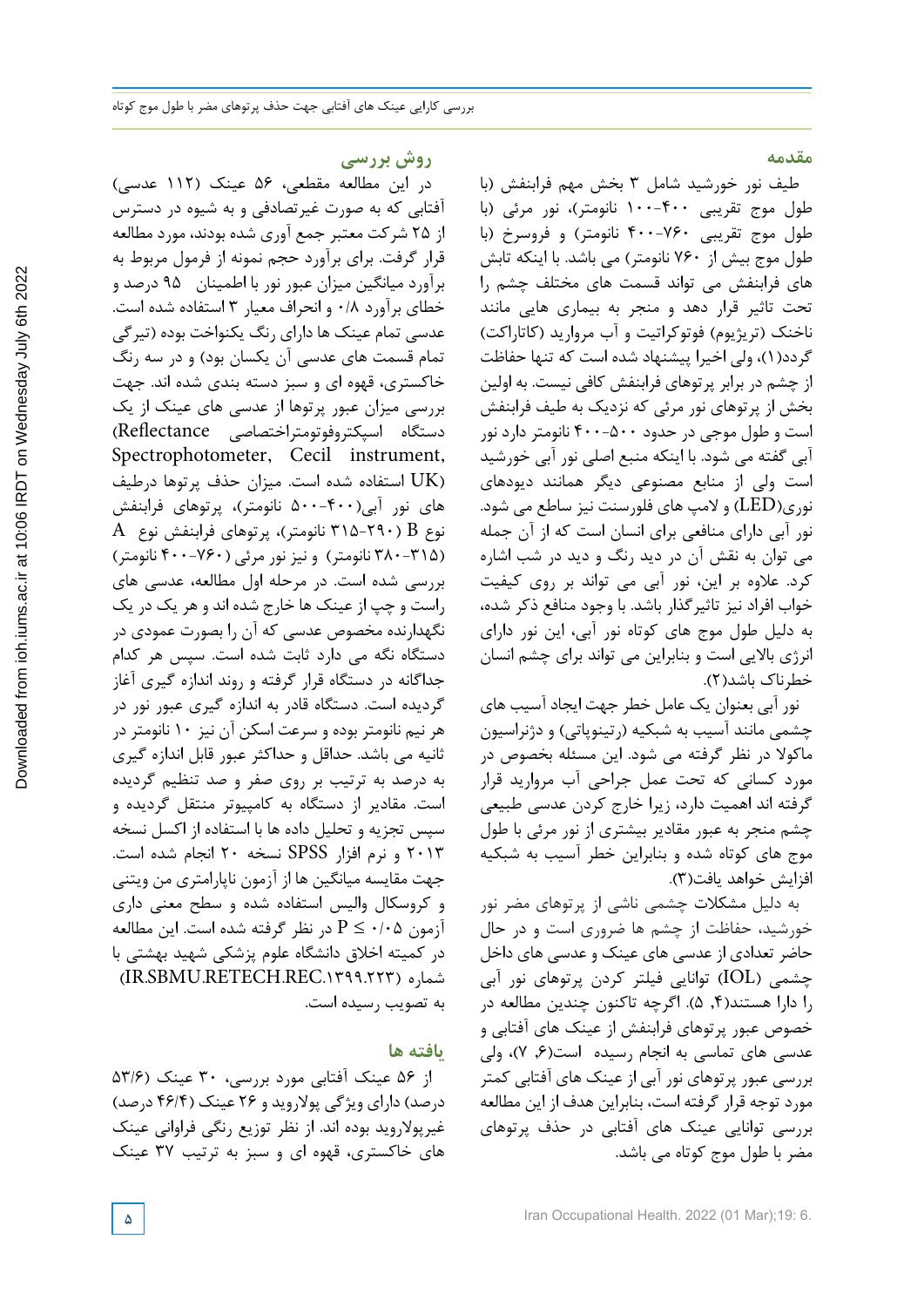

**شکل .1** تاثیر رنگ های مختلف بر عبور نور آبی از عینک های آفتابی مورد مطالعه

)66/1 درصد(، 10 عینک )17/9 درصد( و 9 عینک )16/1 درصد( سبز بوده اند.

یافته های اسپکتروفوتومتری نشان داده است که میانگین عبور پرتوهای فرابنفش نوع A وB به ترتیب ترتیب ±1/21 0/16و ±0/06 0/01درصد می باشد. بطور کلی میانگین عبور پرتوهای نور آبی از عینک ها ±3/91 10/03 درصد بوده است. میانگین عبور نور آبی از عینک های خاکستری، قهوه ای و سبز به ترتیب 4/08 ± 11/19 درصد، 6/48±2/02 درصد و 1/67 ± 9/18 درصد بوده و اثر رنگ های مختلف عدسی ها در عبور نور آبی معنی دار می باشد (0.001≥P( (شکل1(. میانگین عبور نور آبی از عینک های خاکستری و قهوه ای و همچنین میانگین عبور نور آبی از عینک های قهوه ای و سبز از نظر آماری معنی دار می باشد (0.001≥P(. در حالیکه میانگین عبور نور آبی از عینک های خاکستری و سبز از نظر آماری معنی دار نبوده است(0.06=P(. داشتن ویژگی پوالروید و میزان عبور نور مرئی نیز تاثیر معنی داری بر عبور نور آبی از عدسی ها نداشته است.  $(P=\cdot, \tau)$ 

## **بحث**

هدف از این مطالعه بررسی مقدار حذف نورهای مضر با تاکید بر پرتوهای با انرژی بالا (نور آبی) از عینک های آفتابی می باشد. نتایج این مطالعه نشان داده است که عینک های آفتابی از عبور تقریبا 90 درصد از نور آبی )طول موج های 400-500 نانومتر( جلوگیری کرده

است. بعالوه تقریبا 95/5 درصد از نور آبی در طیف طول موج های 400-425 نانومتر، 93درصد در طیف طول موج های 400-450 نانومتر و 87 درصد در طیف طول موج های 450-500 نانومتر فیلتر شده اند. مطالعات قبلی نشان داده است طول موج های 400-425 نانومتر از طیف نوری دارای بیشترین انرژی را در مقایسه با سایر طول موج داراست و می تواند اثرات تخریبی بیشتری نیز داشته باشد )7(. زیرا مقدار انرژی با طول موج پرتوها رابطه معکوس دارد. بر خالف تابش های فروسرخ که می تواند با باال بردن دمای بافت های مجاور باعث ایجاد آسیب های چشمی مانند آب مروارید شوند )12(، اثر پرتوهای نور آبی بر روی بافت های چشمی عمدتا فوتوشیمیایی است ),8 13(.

همچنین تحقیقات گذشته نشان داده است که عدسی داخل چشم انسان می تواند تمامی طول موج های زیر 400 نانومتر را که مسئوول ایجاد آب مروارید است را جذب نماید )10(. در این مطالعه مشخص شده است که تقریبا تمام طول موج های کمتر از 404 نانومتر )با تنها کمتر از یک درصد عبور( توسط عینک های آفتابی مورد مطالعه فیلتر شده اند که این مسئله می تواند عدسی داخل چشم را از اثرات نورهای مضر حفظ نماید.

نتایج این مطالعه با مطالعه ترنگ و همکاران در کانادا مشابهت دارد )10(، آنها دریافتند که میانگین فیلتر شدن پرتوهای نور آبی با انرژی زیاد حدود 90 درصد بود. در مطالعه دیگری گیانوس و همکاران، مقدار عبور نورهای با انرژی باال را در 3 گروه عینک آفتابی مورد

Iran Occupational Health. 2022 (01 Mar);19: 6. **6**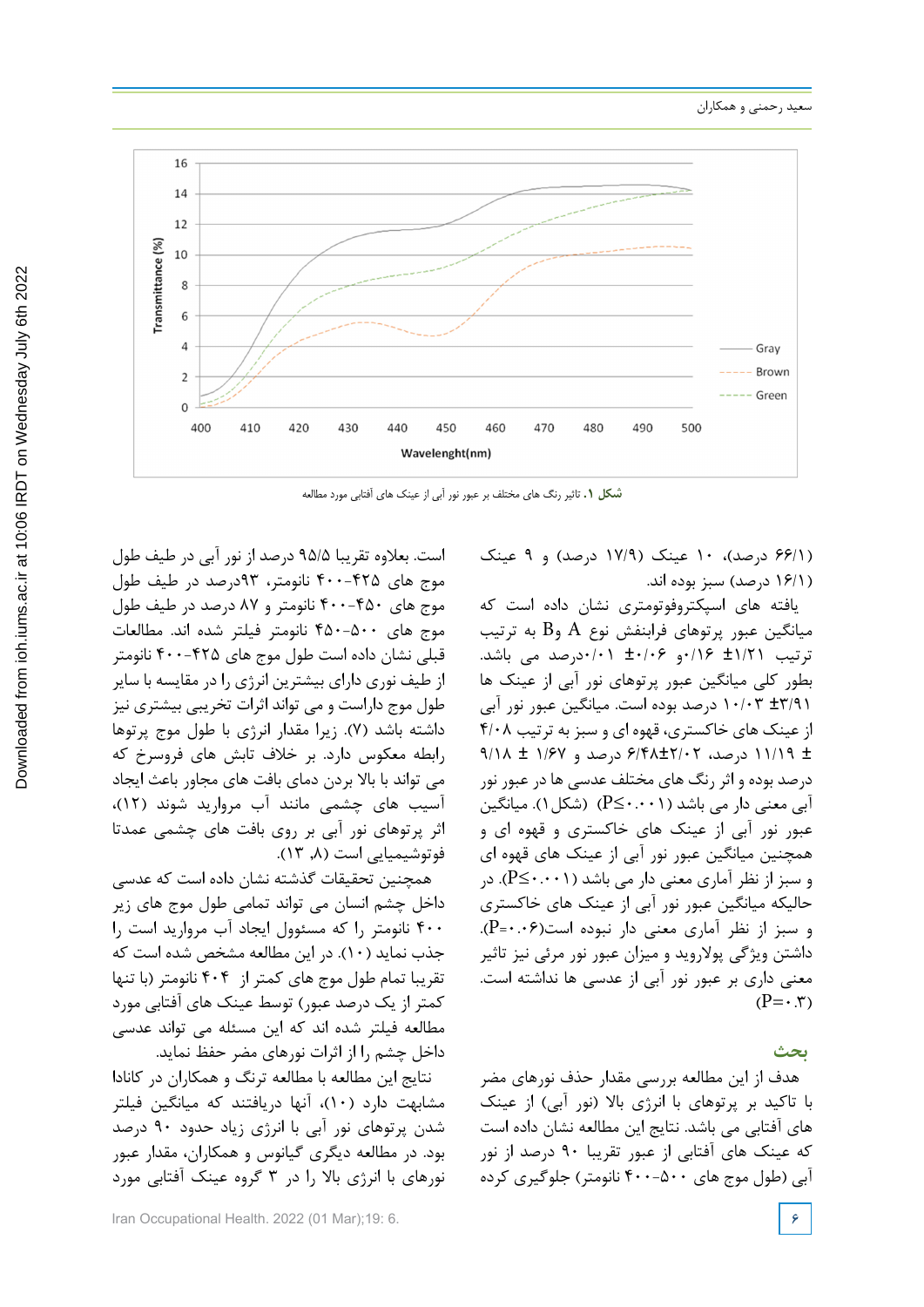مطالعه قرار دادند و دریافتند که دو گروه از عینک های مورد مطالعه شامل عینک های آفتابی تبلیغاتی و عینک های آفتابی تهیه شده از خرده فروشی ها حداقل 67 درصد از پرتوهای نور آبی را در طول موج 450-400 نانومتر را فیلتر کردند. آنها همچنین نتیجه گرفتند که رابطه ای بین مقدار عبور پرتوها و قیمت عینک ها وجود ندارد )7(. بر اساس نتایج مطالعات فوق به نظر می رسد که مقدار فیلتر کردن 90 درصدی از نور آبی جهت جلوگیری از آسیب های چشمی مناسب باشد )9(.

در مطالعه جاری همچنین عبور پرتوهای فرابنفش هم مورد بررسی قرار گرفته که با نتایج مطالعه بزازی و همکاران )11(، قابل مقایسه است. آنها دریافتند که حداقل 92 درصد از عینک های مورد مطالعه توانستند استانداردهای ملی کشورهای دیگر را کسب نمایند، در حالیکه در مطالعه حاضر تمامی عینک ها توانسته اند معیار سازمان جهانی استاندارد(ISO (را در خصوص عبور پرتوهای فرابنفش کسب نمایند.

تیرگی عینک های آفتابی باید به حدی باشد که خیرگی را کاهش دهد ولی تشخیص رنگ و عالئم ترافیکی دچار اختالل نشود)14(. براساس سازمان جهانی استاندارد عبور نور مرئی کمتر از 8 درصد جهت رانندگی مناسب نمی باشد که البته تمامی نمونه های مورد بررسی در این مطالعه بیش از 8 درصد از نور مرئی را از خود عبور می دادند. ضمنا استفاده از ویژگی پوالروید که در برخی از عینک های مورد مطالعه وجود داشت، با اینکه باعث کاهش خیرگی و بهبود کنتراست می شود )15( ولی تاثیر قابل مالحظه ای بر روی عبور نور آبی ایجاد نکرده است.

رنگ خاکستری به دلیل اینکه تاثیر کمتری روی کنتراست و تشخیص رنگها دارد، در بین استفاده کنندگان از عینک آفتابی ارجحیت دارد )16(، البته این مسئله به معنی این نیست که سایر رنگها برای عینک آفتابی قابل استفاده نمی باشند. بطوری که در این مطالعه نیز نشان داده شده است رنگ قهوه ای در مقایسه با رنگ خاکستری و سبز، دارای قابلیت بهتری جهت فیلتر کردن نور آبی است.

شایان ذکر است که با اینکه عینک های مورد بررسی در این مطالعه همگی از شرکت های معتبر جمع آوری شده بودند ولی داشتن مارک خاص و یا قیمت، شاخصی جهت کیفیت عینک های آفتابی جهت محافظت از پرتوهای مضر به شمار نمی رود)17(. از محدودیت های این مطالعه میتوان به بررسی عینک های دارای برند

اشاره نمود و پیشنهاد می گردد تا در مطالعات بعدی از نمونه های بیشتر و نیز نمونه های فاقد برند استفاده گردد.

# **نتیجه گیری**

عینک های آفتابی مورد مطالعه به خوبی توانسته اند از مقادیر پرتوهای مضر با طول موج کوتاه بکاهند و بنابراین می توانند از چشم ها در برابر پرتوهای مضر نور آفتاب نیز محافظت کنند. این مطالعه برای اولین بار در کشور به بررسی میزان عبور نور آبی از عینک های آفتابی پرداخته و نشان داده است که رنگ قهوه ای بهتر از سایر رنگ های متداول نقش محافظتی در برابر پرتوهای نور آبی دارد.

# **تقدیر و تشکر**

 بدین وسیله از همکاری معاونت تحقیقات و فنآوری دانشگاه علوم پزشکی شهید بهشتی جهت حمایت از انجام این پروژه تقدیر و تشکر می گردد.

### **REFERENCES**

- 1. Chen LJ, Chang YJ, Shieh CF, Yu JH, Yang MC. Relationship between practices of eye protection against solar ultraviolet radiation and cataract in a rural area. PloS one. 2021;16(7):e0255136. Epub 2021/07/30.
- 2. Leung TW, Li RW, Kee CS. Blue-Light Filtering Spectacle Lenses: Optical and Clinical Performances. PloS one. 2017;12(1):e0169114. Epub 2017/01/04.
- 3. Marie M, Forster V, Fouquet S, Berto P, Barrau C, Ehrismann C, et al. Phototoxic damage to cone photoreceptors can be independent of the visual pigment: the porphyrin hypothesis. Cell death & disease. 2020;11(8):711. Epub 2020/08/31.
- 4. Downie LE, Busija L, Keller PR. Blue-light filtering intraocular lenses (IOLs) for protecting macular health. Cochrane Database Syst Rev. 2018;5(5):CD011977. Epub 2018/05/23.
- 5. Rahmani S, Nazari M, Akbarzadeh Baghban A, Ghassemi-Broumand M. How Much of Hazardous Blue Light is Transmitted By Spectacle Lenses? J Ophthalmic Vis Res. 2020(15):435-7.
- 6. Rahmani S, Mohammadinia M, Akbarzadeh Baghban A, Nazari M, Ghassemi-Broumand M. Do UV-blocking Soft Contact Lenses Meet ANSI Z80.20 Criteria for UV Transmittance? J Ophthalmic Vis Res. 2015;10(4):441- 4.
- 7. Giannos SA, Kraft ER, Lyons LJ, Gupta PK. Spectral Evaluation of Eyeglass Blocking Efficiency of Ultraviolet/